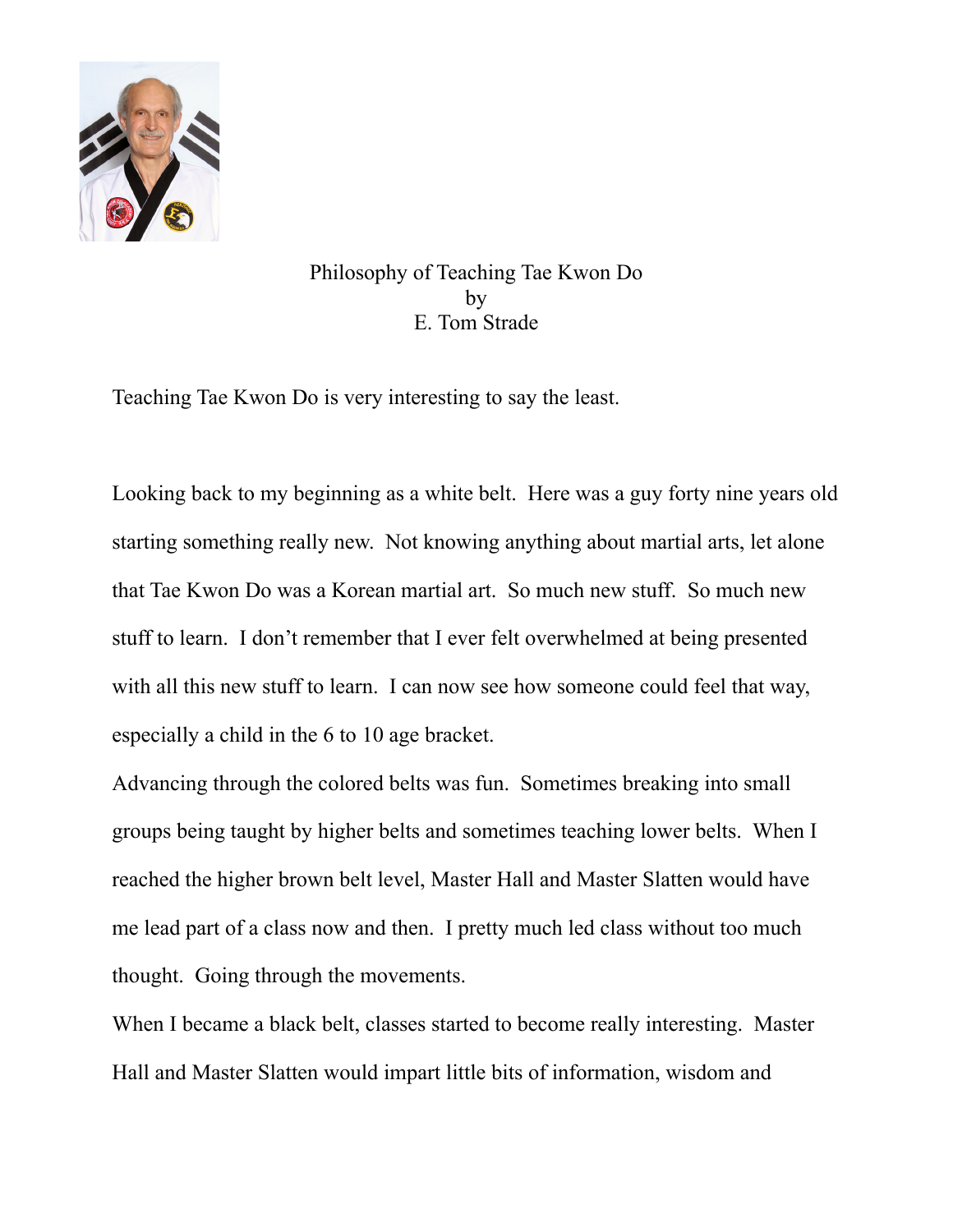teaching philosophy. "Show proper technique, don't talk too much about it. Don't expect perfection" and other gems of wisdom. Lead by example.

Through the experience of almost ten years as a black belt, I have come to learn that everyone has a different learning curve which is dependent on age, size, degree of athletic ability, physical maturity, mental maturity, and personal desire to name a few. Through the teachings of Master Hall and Master Slatten I have come to learn that teaching is not just going through the movements. I have to be aware of each person in the room. To learn their abilities, their limitations, their needs and their levels of interest. Teaching traditional Tae Kwon Do with and through the help of Master Hall and Master Slatten my Tae Kwon Do teaching philosophy has has grown to be:

Teach by example. Lead by example. Show proper form, proper execution, proper attitude. I will encourage students to master the skills of Tae Kwon Do so that Tae Kwon Do will be a life long adventure. To do this I will also strive to learn the skills of Tae Kwon Do so that I am able to transfer the knowledge of those skills to the students.

Show to the students, when the timing is right, how the skills of Tae Kwon Do may and can be used.

Work with the students as a group but also learn when a student need individual instruction.

Try not to overwhelm a new student, too much.